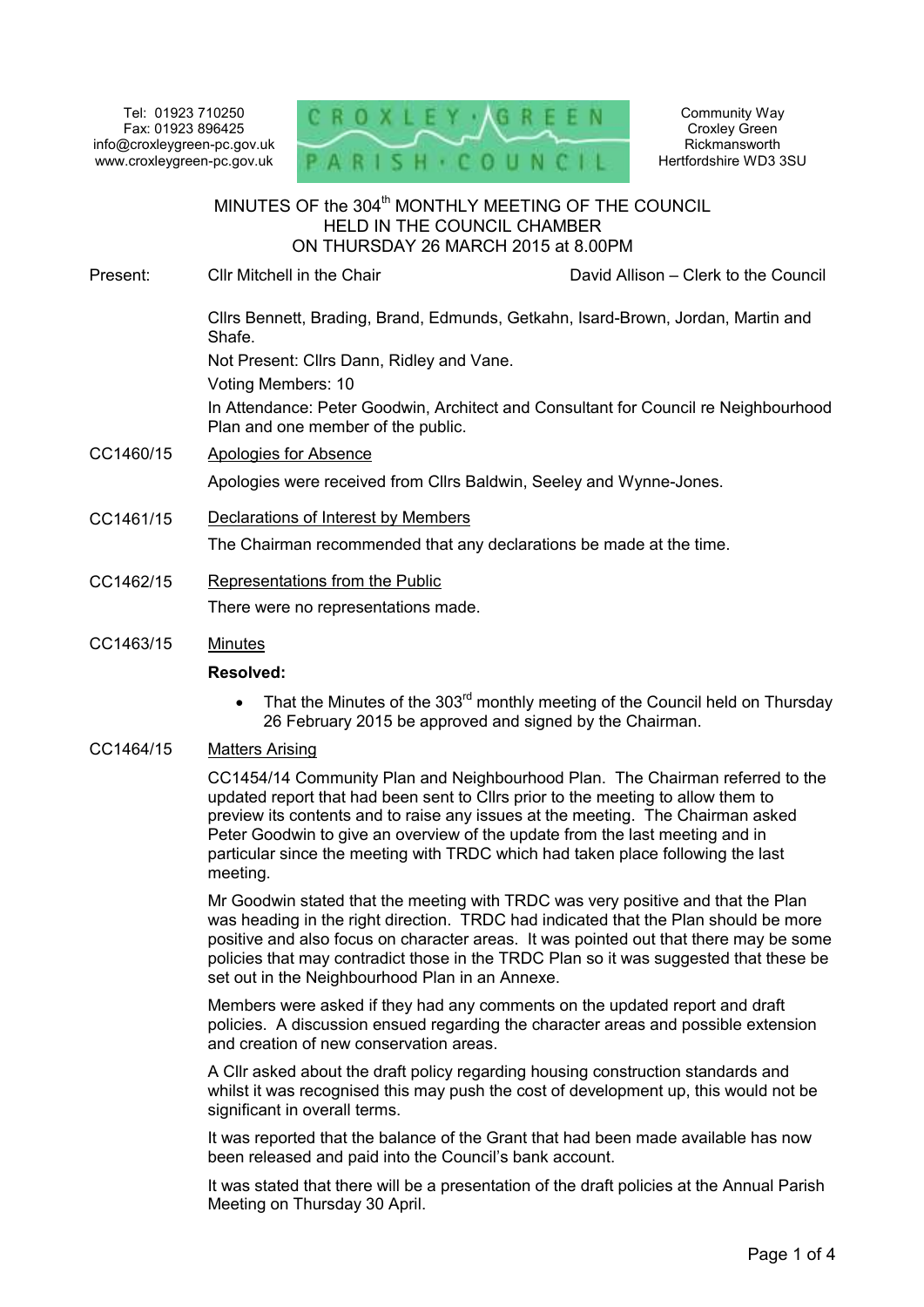# CC1465/15 Committee Reports

# CC1465.1/15 Environment and Amenity Committee held on Tuesday 3 February 2015

## **Resolved:**

- It was noted that the meeting scheduled for Tuesday 3 February 2015 was cancelled.
- CC1465.2/15 Planning and Development Committee held on Wednesday 4 February 2015 and to note that the meeting scheduled for Wednesday 18 February 2015 was cancelled.

### **Resolved:**

- That the Minutes of the Planning and Development Committee held on Wednesday 4 February 2015 be adopted as a report of the meeting;
- It was noted that the meeting scheduled for Wednesday 18 February 2015 was cancelled.

# CC1465.3/15 Any matters arising

PD2458/15 Planning Applications – 15/0041/FUL (works at the Shell Garage). A Cllr asked why the Council had had no grounds for objection when a local business at the site had been given notice to vacate the land. In reply it was stated that the Planning & Development Committee can only comment on the planning application as submitted which had not made any reference to the other matter. It was also pointed out that the planning application and the notice to vacate to the local business by the landowner were two entirely different and separate matters.

# CC1465.4/15 Finance and Administration Committee of Thursday 12 February 2015

### **Resolved:**

• It was noted that the meeting scheduled for Thursday 12 February 2015 was cancelled due to it being inquorate.

# CC1466/15 Senior Citizens Friday Bus Service to Watford

The Chairman introduced this item and asked the Clerk to elaborate. The Clerk stated that of late the Council had been experiencing a less reliable service than had been previously experienced so as we went through the usual procedure for obtaining quotes for coaches for the Senior Citizen's outing, the opportunity was taken to seek quotes for the Friday bus service.

The Clerk advised that 6 companies were approached but only 4 responded. The Clerk continued that on 3 March he received an email from the existing Friday bus provider advising that as from 1 April 2015 they would be increasing the charge from £130 per Friday to £175,

The Clerk added that of the 4 companies who responded to quote for the Friday bus service 1 had quoted £185, the existing company £175 and 2 had quoted £130. The Clerk said that he reviewed the vehicles that would be used by both companies quoting £130 and the most suitable to navigate the local residential roads was from Desi Coaches. Accordingly an order had been placed with them to commence from Thursday 2 April 2015 – the Friday being a Bank Holiday. The Clerk added that he had circulated an email to all Cllrs on 4 March advising of the change.

# CC1467/15 Nectar / Oasis Areas within Croxley Green

The Chairman introduced this item and noted that the proposer of the motion, Cllr Ridley who had not expressed his apologies for the meeting, was not in attendance.

In order for the matter to be discussed two other Cllrs proposed and seconded the motion.

It was pointed out that it was unclear in the supporting paper which traffic island by the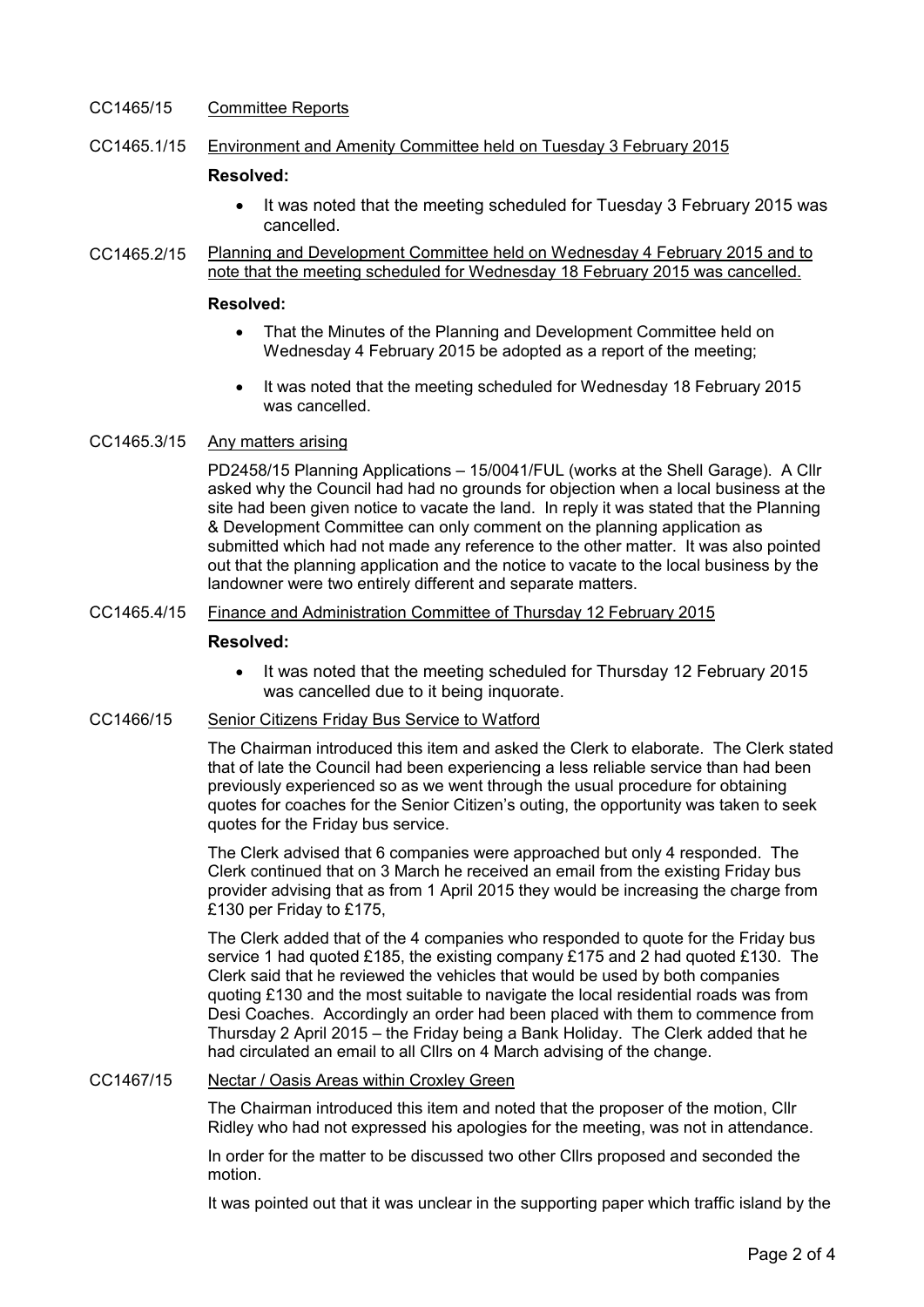Harvester was being referred to and it was presumed that it was probably the roundabout.

The Clerk advised that the subject of nectar oasis areas was raised in September 2011 and the matter subsequently raised at no less than 11 other meetings subsequently over a 14 month period. The Clerk stated that whilst there is little doubt that the concept being put forward was a good idea the Council does not own any land over which we have complete control as to its maintenance regime. Accordingly any purchasing of meadow seeds at the public expense and subsequent sowing of seeds on grassed areas would only be 'mown' over by whoever is responsible for maintenance.

The Clerk added that during the previous discussions on this matter every effort was made to encourage the land owners, principally TRDC and HCC, to create nectar oasis areas and were written to accordingly.

The Clerk stated that at the Environment and Amenity Committee meeting on 4 September 2012, it was reported that Highways would not agree to Scots Hill central reservation as a nectar oasis area due to safety issues that would arise as a result of long grass. Highways said that they already promote a wildlife area in Scots Hill on the left going up the hill and would be happy to continue with that practice and would consider other highways areas but the Clerk emphasised that this was a matter for them and not this Council. The Clerk continued that this Council does not have any direct powers in respect of this matter on third party land.

The Clerk added that meadow seed was being planted at Little Green School as part and parcel of the Council's School Gardening Club initiative and that when Yorke Mead School are ready, meadow seeds could also be used there.

The Clerk suggested that a Cllr takes the matter up and seeks to have it added to the Agenda of the next Environmental Forum at TRDC on 1 July 2015 democratic services at TRDC would be able to advise how that could be done.

Members were supportive of nectar oasis areas and considered that the matter be referred to the Environment and Amenity Committee to endeavour to take forward through land owners.

### **Resolved:**

• That the matter be referred to the Environment and Amenity Committee with a view to identifying nectar oasis areas with landowners.

## CC1468/15 New Year's Eve Fireworks

The Chairman introduced this item and noted that the proposer of the motion, Cllr Ridley who had not expressed his apologies for the meeting, was not in attendance.

In order for the matter to be discussed two other Cllrs proposed and seconded the motion.

A Cllr stated that he was saddened to see this Agenda item submitted by an experienced serving Cllr. He added that the firework display has been financed and organised by the Parish Council since 2006 and the current provider was proven to be reliable and competent in putting on a memorable show to the enjoyment of the public. The Cllr continued that the event could not take place without all the additional voluntary help each year of Cllrs and others in preparation on the Green, the marshalling of the actual event and clear up afterwards and it had been noted that Cllr Ridley has never been numbered amongst these volunteers.

The Cllr continued that concern was expressed with Cllr Ridley's use of the word 'probity' given that the present arrangement is legal and fully compliant with the Council's Standing Orders. In addition, the Council has a robust budget setting process to ensure that the necessary financial probity is undertaken and during the